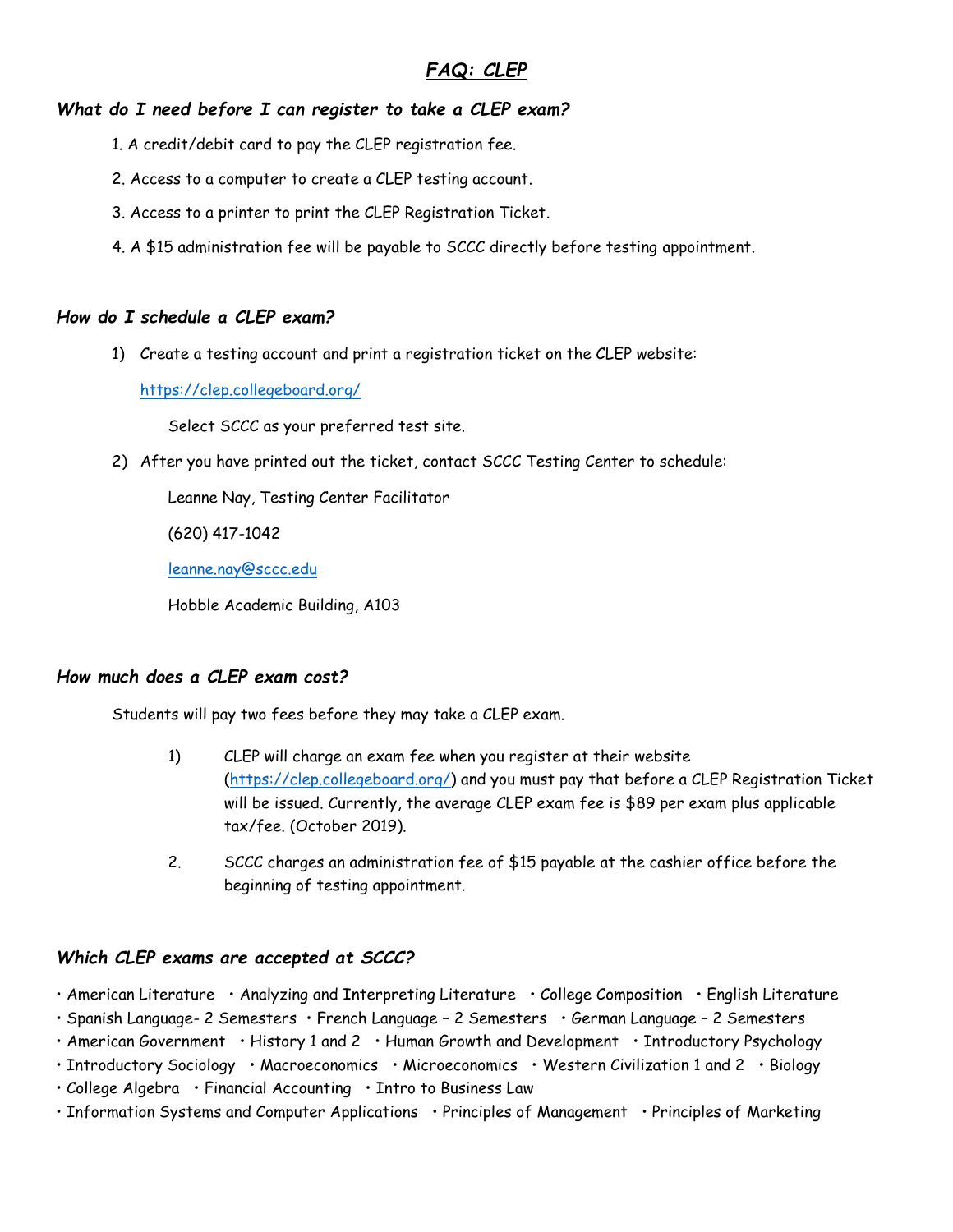## *What score do I need to be awarded credit for my CLEP exam?*

- Generally, a score of 50 or above is necessary to be awarded Credit by Examination (CBE).
- For World Language Exam (Spanish);
	- a score of 50 or above will award credit for Level 1 only
	- ~ a score of 63 or above will award credit for both Levels 1 & 2

## *Will SCCC automatically receive my score? How do I order transcripts from CLEP?*

If students already had designated score recipients using their CLEP testing accounts prior to purchasing and taking the CLEP exam, a transcript will automatically be mailed to all selected score recipients.

SCCC will not automatically receive scores for any student. Students must select Seward County Community College as a score recipient during the process of ordering their CLEP tests. If students selected SCCC as a score recipient during that ordering process, SCCC will receive their scores with no further action required from the student.

If students didn't designate Seward County Community College as a score recipient when prompted to do so during testing account creation/ordering a CLEP exam, students may submit an official transcript request after completing the test at CLEP website (<https://clep.collegeboard.org/> ). CLEP may assess a processing fee for each transcript requested by students after their testing is completed.

# *How do I study for my CLEP exam?*

*\* Study guides* can be purchased directly from the College Board website.

1) Go to:<https://clep.collegeboard.org/exams>

2) Click on the exam you would like to take for details, free sample questions, and the option to buy study guides

# *\* Free Online CLEP Courses*

Through the Modern States' *Freshman Year for Free Program* (<https://modernstates.org/> ), you can sign up for a free online CLEP courses. Modern States is a nonprofit education alliance dedicated to college access for all, and its Freshman Year for Free program helps students earn up to one year of college credit without tuition or textbook expenses.

Modern States has partnered with edX, the leading online learning platform founded by Harvard and MIT, to develop more than 30 high-quality freshman college courses taught by some of the world's leading universities and professors. Each course is aligned to a CLEP subject and includes online lectures, quizzes, tests, and other features. Textbooks and materials are also provided online, free of charge.

Visit the Modern States website to sign up for a *free CLEP course*:<https://modernstates.org/>